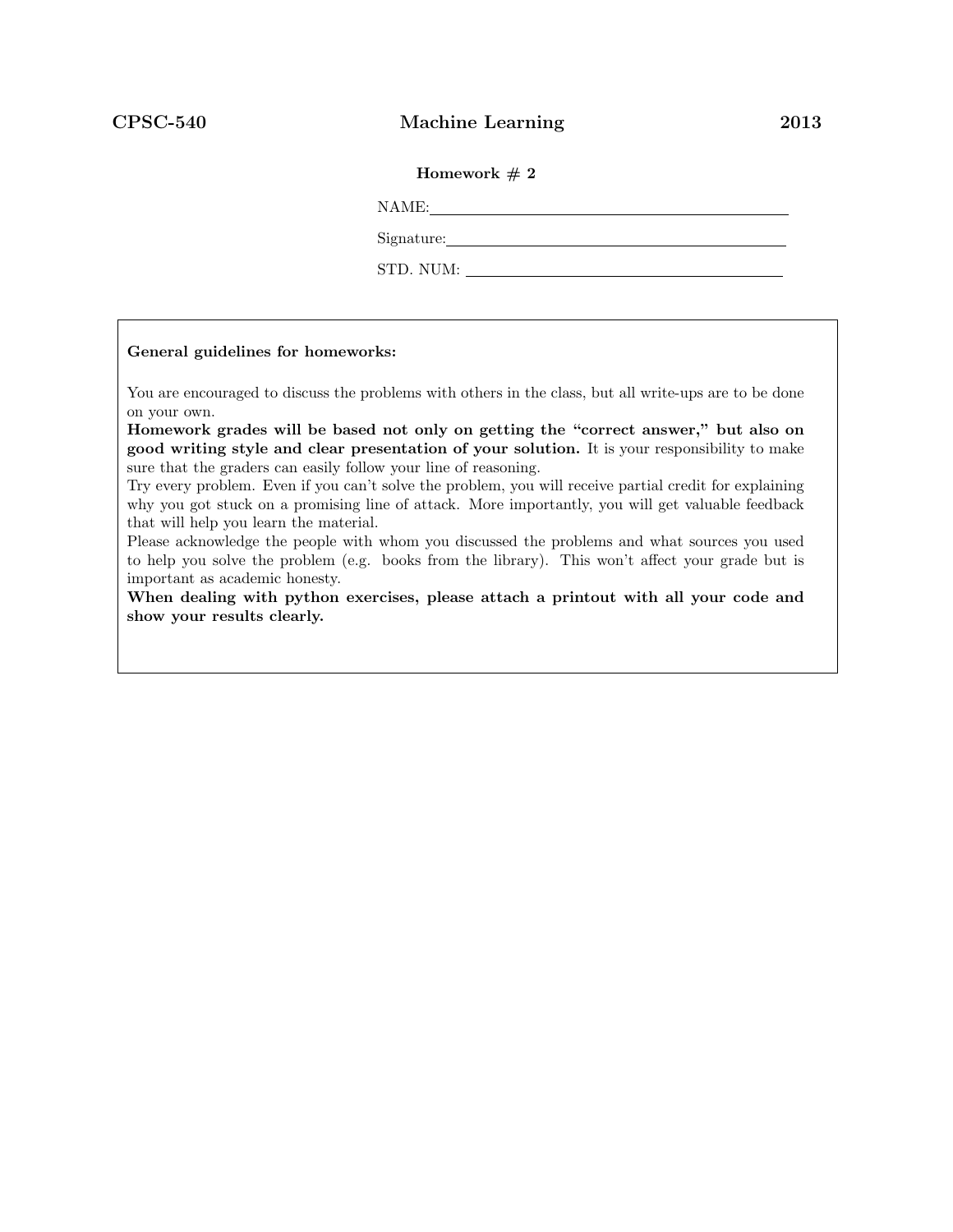# 1 Bias Variance Trade-off

Prove the decomposition of the mean squared error in terms of bias and variance that was presented on the lecture on maximum likelihood and linear prediction. (Recommended reading: The section titled Model Selection and the Bias-Variance Tradeoff in the book of Hastie, Tibshirani and Friedman, which is freely-available on the course website).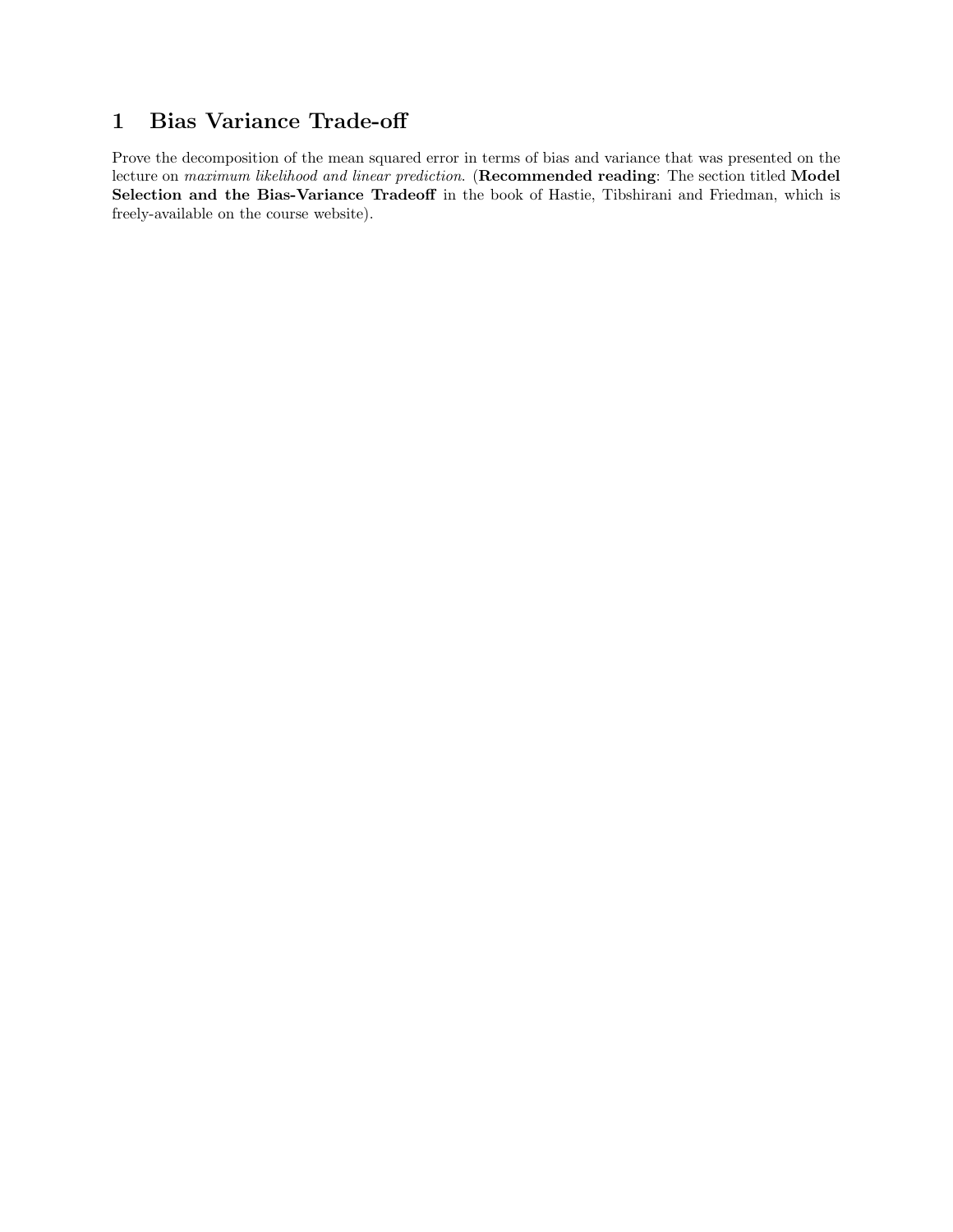# 2 Entropy of a Gaussian Distribution

Consider the multivariate Gaussian distribution for  $\mathbf{x} \in \mathbb{R}^N$ :

$$
p(\mathbf{x}|\boldsymbol{\mu}, \boldsymbol{\Sigma}) = |2\pi \boldsymbol{\Sigma}|^{-1/2} e^{-\frac{1}{2}(\mathbf{x} - \boldsymbol{\mu})^T \boldsymbol{\Sigma}^{-1}(\mathbf{x} - \boldsymbol{\mu})}.
$$

Show that the differential entropy (entropy of a continuous variable) of this distribution is given by:

$$
h(p) = -\int p(\mathbf{x}) \log p(\mathbf{x}) d\mathbf{x} = \frac{1}{2} \log \left\{ (2\pi e)^N |\mathbf{\Sigma}| \right\}.
$$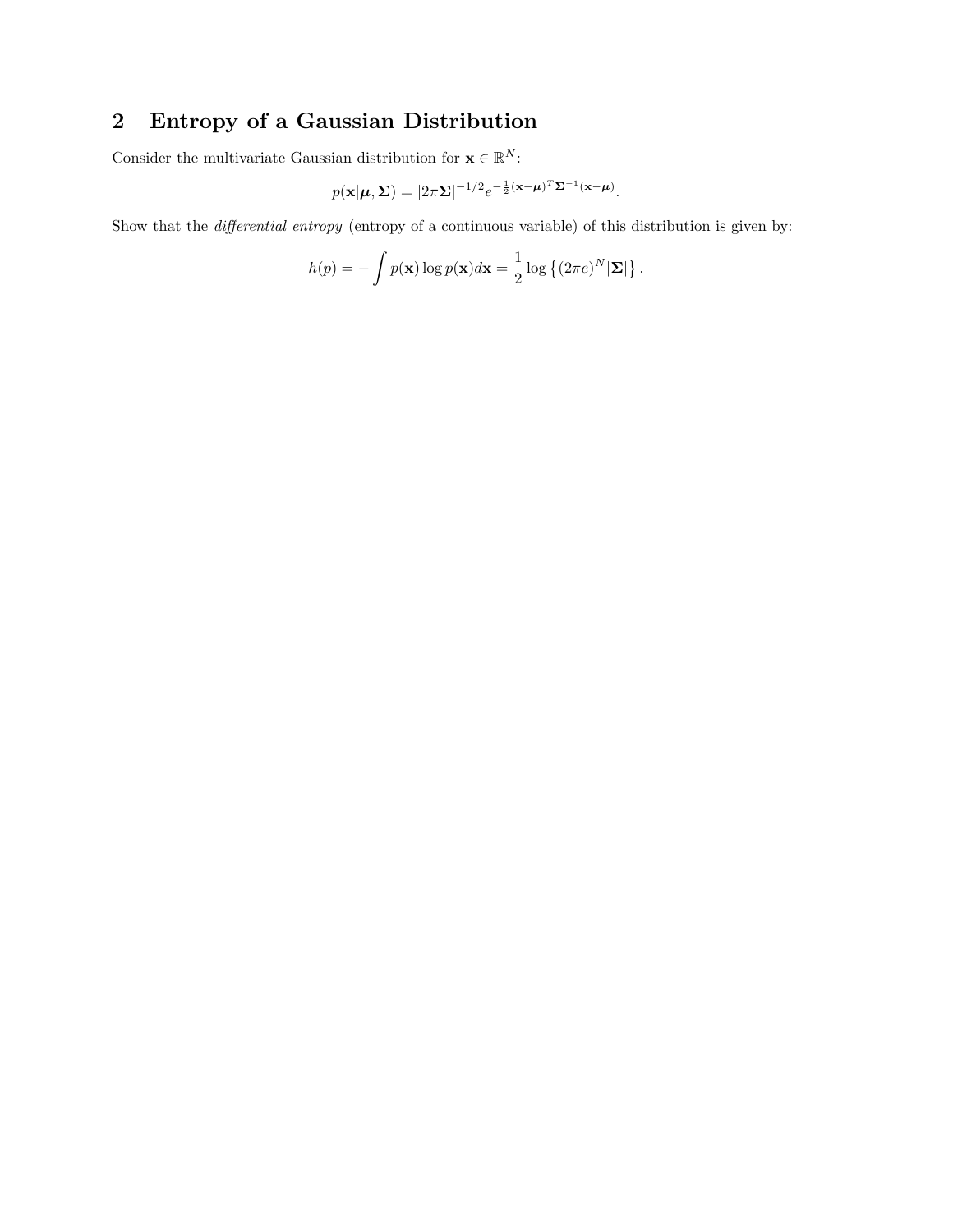## 3 Collaborative Filtering for Recommendation

Assume that user  $u$  has indicated preference for item  $i$  via the variable

$$
P_{ui} = \begin{cases} +1 & \text{if user } u \text{ liked (thumbed up) item } i \\ 0 & \text{if user } u \text{ did not rate item } i \\ -1 & \text{if user } u \text{ dis liked (thumbed down) item } i. \end{cases}
$$

We have m users and n items so that  $u = 1, \ldots, m$  and  $i = 1, \ldots, n$ .

Given n movies, our first objective will be to learn a matrix of factors  $\mathbf{Y} \in \mathbb{R}^{f \times n}$  for these movies. That is, each movie will be described by a column vector  $y_i \in \mathbb{R}^{f \times 1}$  of f factors (features). Our second objective will be to learn a matrix of factors for the m users of the social network  $\mathbf{X} \in \mathbb{R}^{m \times f}$ . Each user will be described by a row vector of factors  $\mathbf{x}_u \in \mathbb{R}^{1 \times f}$ .

Since we have two unknowns, the method of solution will be alternating ridge regression. That is, we first fix Y and solve for X, use this estimate of X and solve for Y, use the latest estimate of Y and solve for **X** again, etc. In effect, we are estimating an approximation of **P** as follows:  $P = XY$ .

In addition, we will introduce a matrix of weights  $c_{ui}$ , defined as follows:

$$
c_{ui} = |p_{ui}|.
$$

To compute the factors for each user, we assume the  $y_i$  are given and proceed to minimize the following quadratic cost function:

$$
J(\mathbf{x}_u) = \sum_{i=1}^n c_{ui} (p_{ui} - \mathbf{x}_u \mathbf{y}_i)^2 + \lambda ||\mathbf{x}_u||_2^2 \quad \text{for each user } u.
$$

This is known as a weighted ridge regression problem. Note that if all the  $c_{ui}$  were equal to 1, then we would be simply going back to the standard ridge estimates. Importantly, the addition of  $c_{ui}$  will enable us to focus only on minimizing the error for the movies that the user actually rated!

For each user, assume we construct the diagonal matrix  $\mathbf{C}_u \in \mathbb{R}^{n \times n}$  with diagonal entries  $c_{ui}$ . Let  $\mathbf{p}_u \in \mathbb{R}^{1 \times n}$  denote the vector of preferences for user u. As shown in your last homework, the weighted ridge regression objectives can be re-written in matrix format as follows:

$$
J(\mathbf{x}_u) = (\mathbf{p}_u - \mathbf{x}_u \mathbf{Y}) \mathbf{C}_u (\mathbf{p}_u - \mathbf{x}_u \mathbf{Y})^T + \lambda \mathbf{x}_u \mathbf{x}_u^T J(\mathbf{y}_i) = (\mathbf{p}_i - \mathbf{X} \mathbf{y}_i)^T \mathbf{C}_i (\mathbf{p}_i - \mathbf{X} \mathbf{y}_i) + \lambda \mathbf{y}_i^T \mathbf{y}_i,
$$

with solutions:

$$
\begin{array}{lll} \displaystyle{\mathbf{x}_u} & = & \displaystyle{\left(\mathbf{Y}\mathbf{C}_u\mathbf{Y}^T + \lambda\mathbf{I}\right)^{-1}\mathbf{Y}\mathbf{C}_u\mathbf{p}_u} \\ \displaystyle{\mathbf{y}_i} & = & \displaystyle{\left(\mathbf{X}^T\mathbf{C}_i\mathbf{X} + \lambda\mathbf{I}\right)^{-1}\mathbf{X}^T\mathbf{C}_i\mathbf{p}_i}. \end{array}
$$

In the above,  $\mathbf{P} \in \mathbb{R}^{m \times n}$ ,  $\mathbf{X} \in \mathbb{R}^{m \times f}$ ,  $\mathbf{Y} \in \mathbb{R}^{f \times n}$ ,  $\mathbf{C}_u \in \mathbb{R}^{n \times n}$ ,  $\mathbf{C}_i \in \mathbb{R}^{m \times m}$ ,  $\mathbf{x}_u$  and  $\mathbf{p}_u$  are the *uth* rows of **X** and **P**, respectively, and finally,  $y_i$  and  $p_i$  are the *i*th column of **Y** and **P**, respectively.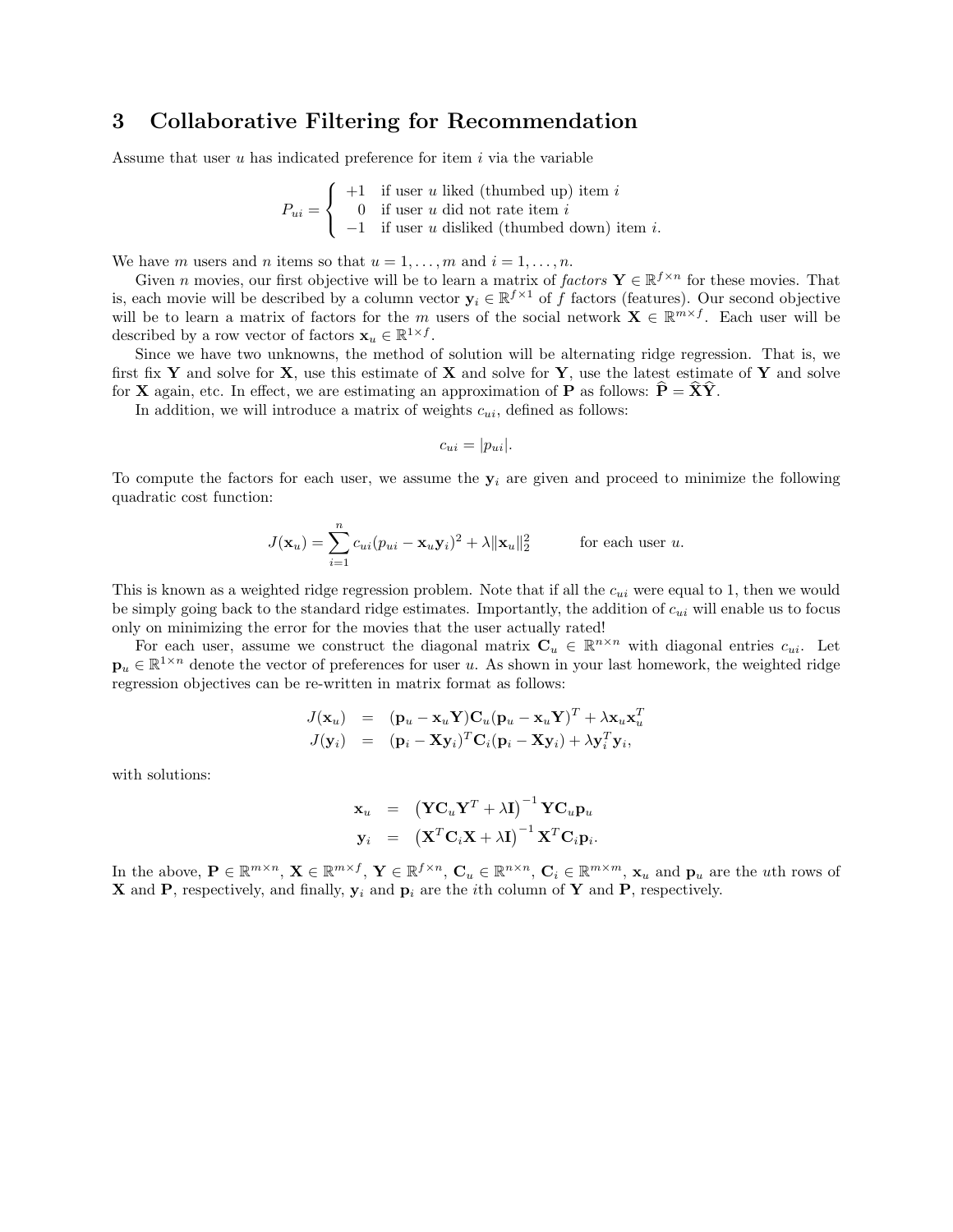1. Finish implementing the alternating weighted ridge regression estimation in the code below. Note that the code already implements the alternating ridge regression code.

```
from __future__ import division
import numpy as np
import pdb
# MOVIES: Legally Blond; Matrix; Bourne Identity; You've Got Mail;
# The Devil Wears Prada; The Dark Knight; The Lord of the Rings.
P = [[0, 0, -1, 0, -1, 1, 1], # User 1[-1,1,1,-1,0,1,1], # User 2
     [0,1,1,0,0,-1,1], # User 3
     [-1,1,1,0,0,1,1], # User 4
     [0,1,1,0,0,1,1], # User 5
     [1,-1,1,1,1,-1,0], # User 6
     [-1,1,-1,0,-1,0,1], # User 7
     [0,-1,0,1,1,-1,-1], # User 8
     [0,0,-1,1,1,0,-1]] # User 9
P = np.array(P)print 'Raw Preference Matrix:'
print P
print '\n'
# Parameters
reg = 0.1 # regularization parameter
f = 2 # number of factors
m, n = P.shape
# Random Initialization
# X is (m \times f)# Y is (f x n)
X = 1 - 2 * np.random.randn(m, f)Y = 1 - 2 * np.random.randn(f, n)X * = 0.1Y * = 0.1# Alternating Ridge Regression
for \_ in xrange(100):
    # Least-squares keeping Y fixed
    X = npulinalg.solve(
            np.dot(Y, Y.T) + reg * np.eye(f),
            np.dot(Y, P.T)
            ).T
    # Least-squares keeping X fixed
    Y = npuinalg.solve(
            np.dot(X.T, X) + reg * np.get(f),np.dot(X.T, P)
            )
print 'Alternating Ridge Regression:'
print np.dot(X,Y)
print '\n'
```